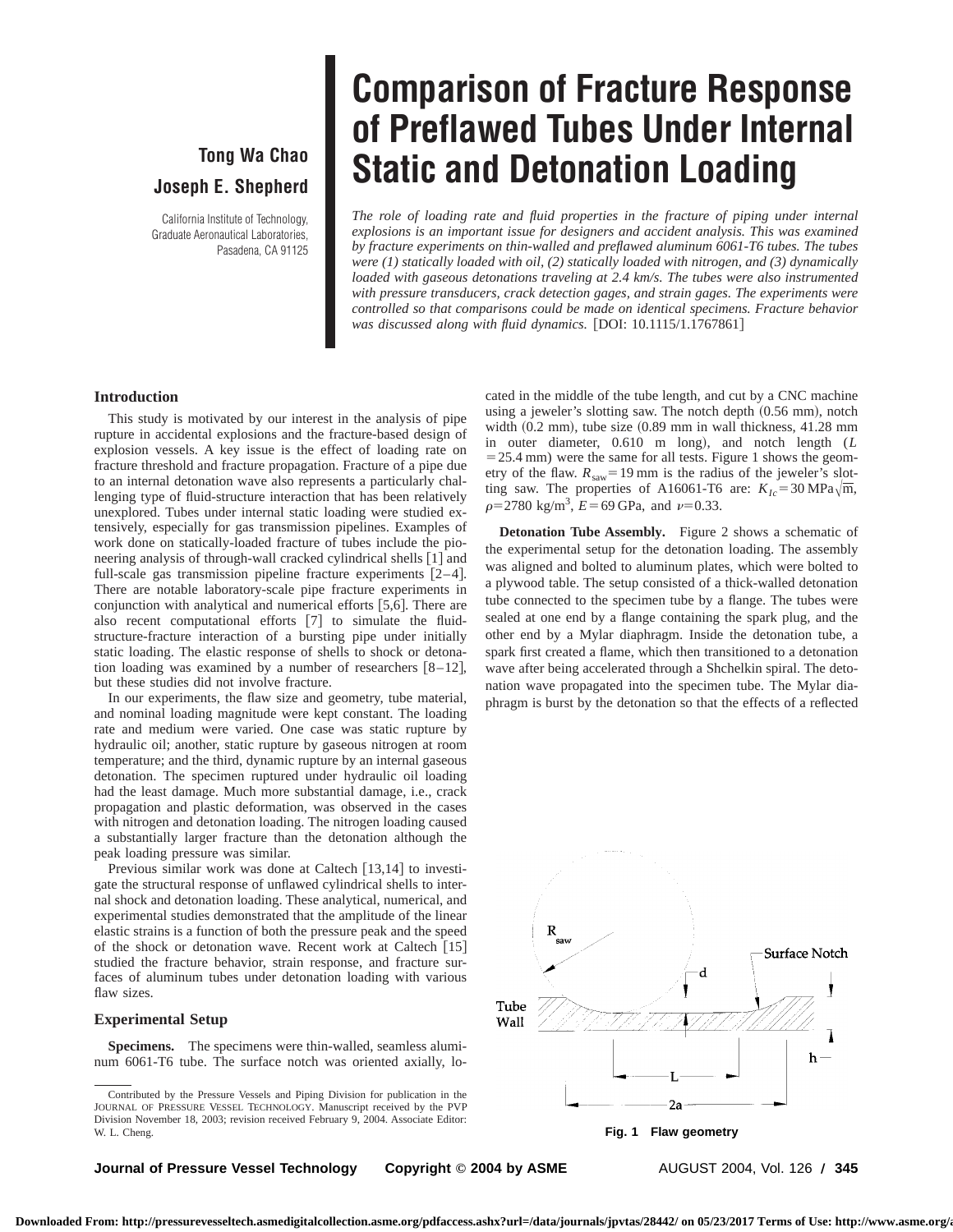

**Fig. 2 Tube assembly schematic for detonation experiment**

shock wave were minimized. Pressure transducers mounted on the detonation tube measured the pressure profile and wave speeds.

For the gaseous nitrogen and hydraulic oil loading experiments, the specimen tube was connected to the same flanges used in the detonation experiments. The ends of the flanges were capped, threaded rods and nuts were used to counter the resulting hydrostatic axial force, and the assembly was fixed vertically rather than clamped down on a table.

**Instrumentation.** The velocity and pressure of the detonation wave were measured by PCB piezo-electric pressure transducers. The pressure transducers were mounted 0.406 m apart in the detonation tube.

Micro-Measurements strain gages and crack detection gages were bonded to the external surface of the tubes to measure circumferential strain and crack arrival times, respectively. Dow Corning 3145 RTV was used to protect the leads from premature destruction due to the blast wave. The Trig-Tek amplifiers that amplified the signals from the Wheatstone bridges had a bandwidth of 100 kHz.

In the detonation experiment, the spark and data acquisition system was triggered by a Stanford Research Systems digital pulse generator. The pressure traces, strain history, and crack arrival times were digitized with Tektronix oscilloscopes. The detonation experiment was recorded at a rate of 2.5 megasample per second, while the gaseous nitrogen and hydraulic oil experiments were recorded at a rate of 1 megasample per second. The data were transferred into a computer through a LabVIEW program.

In the gaseous nitrogen and hydraulic oil experiments, one of the crack detection gages was placed close to the surface notch tip to trigger the data acquisition system. The pressure was recorded with an Omega PX4100-3KGV pressure transducer attached to one of the endcaps.

In the gaseous nitrogen experiment, nitrogen was supplied to the tube assembly from a liquid nitrogen tank via a pressure regulator and an electro-pneumatic valve. The pressure was slowly increased by turning a lever on the regulator. Upon rupture, the electro-pneumatic valve was closed by a manual switch.

In the hydraulic oil experiment, an SFX PowerTeam handpump was used to pressurize the tube assembly with SFX PowerTeam no. 9638 hydraulic oil.

#### **Results and Discussion**

**Pressure Loading.** For the detonation experiment, the mixture was stoichiometric ethylene-oxygen  $(C_2H_4+3O_2)$  at an initial pressure of 1.8 atm and room temperature. The pressure peak recorded by the pressure transducer is not reliable due to noise, the three-dimensional structure of the detonation wave front, and the finite size of the pressure transducer. For this reason, computed values of the Chapman-Jouguet (CJ) pressure were used to characterize the detonation. The calculated  $[16]$  CJ pressure and wave speed are 6.2 MPa and 2390 m/s. The detonation pressure history recorded on the pressure transducer closest to the flange is shown in Fig. 3. This is a typical gaseous detonation pressure trace with the initial CJ point (around  $0.6$  ms) coinciding with the shock front, immediately followed by a Taylor expansion wave.



**Fig. 3** Pressure traces for (a) detonation, (b) nitrogen, and (c) **oil loading**

After the end of the Taylor expansion, there is a short plateau  $(1.2)$ to 1.6 ms) followed by the expansion wave that came from the rupture and the open end of the tube. The detonation wave speeds were measured just before entering the specimen tube and are typically within 5% of the computed values.

The burst pressures of the gaseous nitrogen experiment  $(5.5$  $MPa)$  and hydraulic oil experiment  $(6.0 \text{ MPa}, \text{see Fig. 3})$  were slightly lower than the CJ pressure of the detonation experiment. However, loading and unloading rates were quite different in the three cases. The pressure was increased very slowly in the static tests and the loading rate was zero for all practical purposes in the nitrogen and hydraulic oil experiments. The pressure transducer used in the nitrogen and hydraulic oil experiments was too slow  $(r_{\text{ex్}})$  (response time of 10 ms) to capture the initial fast pressure transients during rupture (the original intention being to capture

**346 Õ** Vol. 126, AUGUST 2004 **Transactions of the ASME**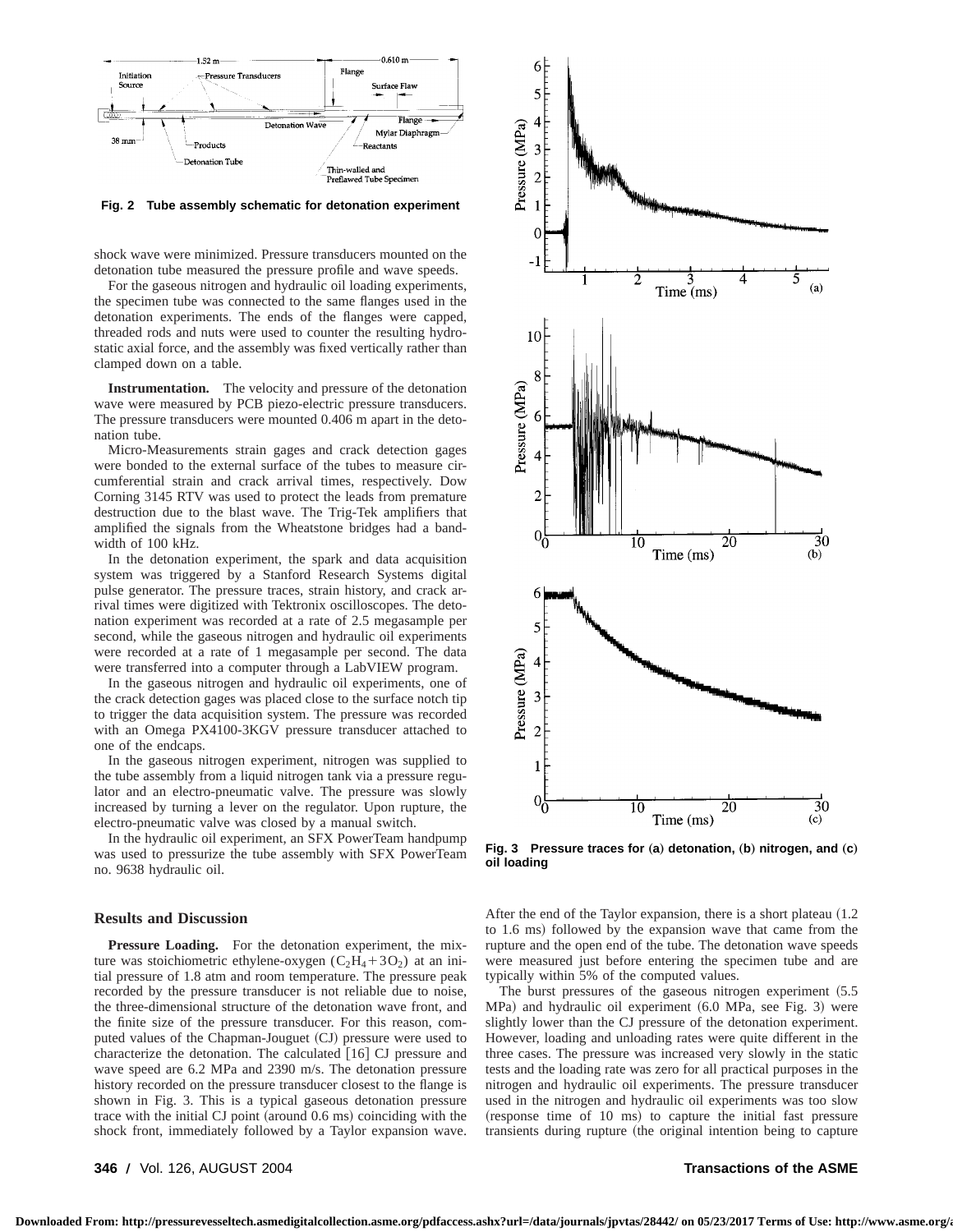

**Fig. 4 Post-test specimen of hydraulic experiment**

only the burst pressure). However, one can still get a rough idea of the depressurization rate. In the hydraulic experiment, it took about 15 ms to drop to about 3 MPa, while in the nitrogen experiment, it took as long as about 25 ms. In the detonation experiment, the loading is essentially complete after a few  $\mu$ s, and the unloading occurs in two stages. Immediately following the detonation, it took only about 0.4 ms for pressure to drop from 6 MPa to 2 MPa and then a slower decay occurs over the next 5 ms. Note that these three pressure traces were recorded at different locations with very different gages so that the comparison is only qualitative.

**Fracture Behavior as a Function of Loading.** As can be seen in the post-test specimens in Fig. 4 (hydraulic oil), Fig. 5 (detonation), and Fig. 6 (gaseous nitrogen), the fracture behavior is a strong function of the applied loading.

In Fig. 5, the detonation wave traveled from left to right. As the wave propagated past the surface notch, the hoop stress opened the notch into a through-wall crack. Two crack fronts then propagated—one in the forward direction (i.e., same direction as the detonation wave) and one in the backward direction (i.e., in the opposite direction of the detonation wave). We will refer to these two crack fronts simply as the ''forward'' and ''backward'' cracks. Both the forward and backward cracks propagated straight for some distance, then turned, ran helically around the tube, and were arrested.

Under initially static gaseous loading with nitrogen, the cracks



**Fig. 5 Fractographs, post-test specimen, and crack path schematic for a tube fractured under detonation loading**

**Journal of Pressure Vessel Technology AUGUST 2004, Vol. 126 / 347**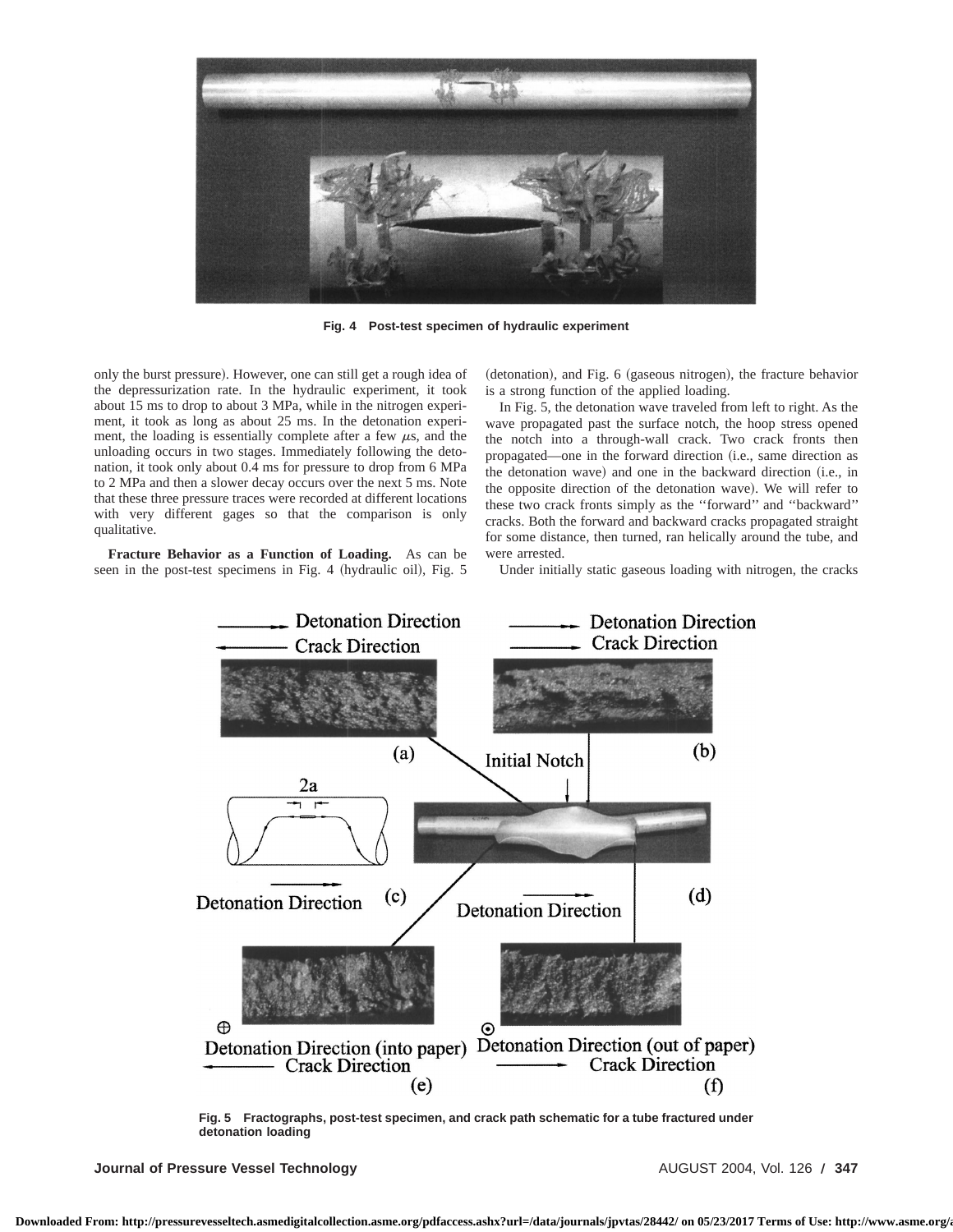

**Fig. 6 Fractographs, post-test specimen, and crack path schematic for a tube fractured under gaseous nitrogen loading**

ran straight and did not arrest until they propagated to the supports (Fig. 6). Both cracks began to turn as they approached the supports.

In the experiment with hydraulic oil, the cracks were arrested almost immediately after they left the notch  $(Fig. 4)$ . The cracks were so short that they did not run past enough crack detection gages for crack arrival time measurements. This behavior is relatively benign and in stark contrast to the extensive fractures observed with the static nitrogen or detonation tests. These observations support the standard practice  $\lceil 17 \rceil$  of hydrostatic pressure testing using liquids as opposed to pneumatic testing using gases.

**Fractographs.** Light microscope pictures of fracture surfaces were taken and some of these are shown for detonation and nitrogen experiments in Figs. 5 and 6, respectively. The magnification was 30X with a Leica GZ4 light microscope which was coupled to a Nikon Coolpix 990 digital camera. The natural scale in these photos is the wall thickness of the tubes, which is 0.89 mm.

Two types of fractographs can be discerned in the detonation experiment shown in Fig. 5. Both the forward and backward cracks first propagated straight for some distance, turned helically, and were arrested. Arrows next to the fractographs indicate the direction of propagation for the detonation waves and the cracks. The approximate locations on the tube where these fractographs were taken and the location of the initial notch are also shown.

The first type is shown in Figs.  $5(a)$  and  $(b)$ . These fracture surfaces are along the straight portion of the cracks. They are relatively rough because  $(1)$  they were caused by the predominantly mode-I (opening mode) fracture and (2) the specimen was ductile, being above its transition temperature. Since the wall was thin, the fracture surfaces were, in general, slanted at 45° to the specimen's surfaces and were composed almost entirely of shear lips. This is generally known as the ''thickness effect'' in fracture mechanics  $[18]$ .

The second type, less frequently reported in the literature, is

shown in Figs.  $5(e)$  and (f). These fracture surfaces are along the curved portion of the cracks. They are relatively smoother than the fracture surfaces of the straight portion of cracks. The cracks have turned helically along the tube, and the fracture was predominantly mode-III (tearing mode) due to the large outward dynamic motion of the flaps. On some fracture surfaces, shallow striations that are almost perpendicular to the crack path can be seen, such as those in Figs.  $5(e)$  and  $(f)$ .

The fracture surfaces of the gaseous nitrogen experiment are less distinctive from one another because the fracture mode stayed the same throughout the course of crack propagation. Nonetheless, the fracture surfaces farther from the notch tend to be somewhat smoother than those near the notch.

**Strain Response.** Figure 7 shows the strain response of the specimen tubes within one or two milliseconds of rupture. In the detonation and gaseous nitrogen experiments, the strain gages and crack gages were located at the straight portions of the propagating cracks. The average crack speeds calculated from arrival times between consecutive crack gages are plotted in Fig. 8. The strain rates ranged typically from  $10^2 s^{-1}$  to  $10^3 s^{-1}$ .

The initial hoop strain patterns of the gaseous nitrogen and hydraulic oil experiments are qualitatively similar. They are on different time scales, but the strain histories of corresponding gages in the two experiments are generally of the same shape. In both plots, all strains start near the burst pressure. The initial drop in strain results from both the depressurization of the fluid and the motion of the flaps of material created by the propagating crack. The flaps fold outward and are hinged about the crack front; this motion compresses the material ahead of the crack. This hinge effect causes a drop in strain at a distance ahead of the crack and is common in flat-plate mode-I fracture. Since SG2 and SG3 were closer to the notch, as the cracks ran by, the crack tip stress concentrations along with the significant residual internal pressure

**348 Õ** Vol. 126, AUGUST 2004 **Transactions of the ASME**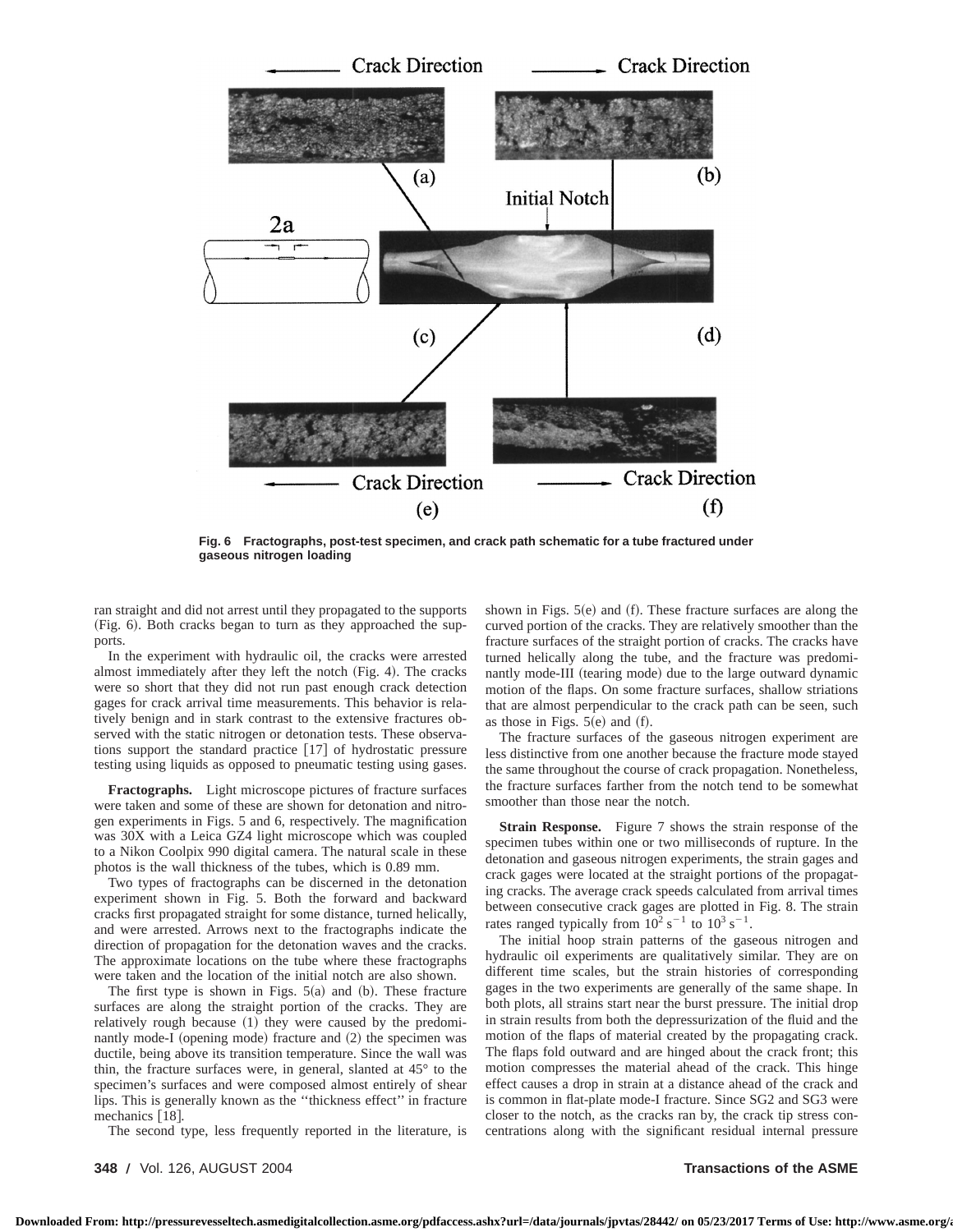

**Fig. 7** Hoop strains for (a) detonation, (b) gaseous nitrogen, and (c) oil cases. The initial strain is zero in all cases for the **detonation case. For the static cases, strains begin at values corresponding to burst. Zero strains are indicated by dashed lines.**

caused sharp strain peaks. SG1 and SG4 were further from the notch, and one does not see such high strain peaks because the internal pressure had already been relieved quite significantly. Another point of interest is that although SG2 and SG3 in the hydraulic oil experiment are schematically symmetric about the notch, their signals look dissimilar because their actual locations were not symmetric about the notch.

*''Static'' Loading Versus ''Dynamic'' Loading.* The first important difference is the magnitude of the initial strain. The initial strain of the nitrogen and oil experiments is about 0.2%, equal to the static cylindrical shell prediction using the burst pressure. The magnitude of the first strain cycle (uncontaminated by stress concentrations because crack has not yet arrived) of the detonation



**Fig. 8** Crack speeds for a tube under (a) detonation and (b) **gaseous nitrogen loading**

experiment is about 0.3%, giving a dynamic amplification factor (ratio of dynamic strain to static prediction) of 1.5 using the CJ pressure. The traveling detonation load caused stresses and strains higher than static predictions. The steady-state  $[8]$  model predicts a dynamic amplification factor of 2 for the present situation. An extensive discussion of dynamic amplification factors as a function of detonation loading can be found in  $[14]$ . In that study, it was shown that the length of the tube and the location of flanges can have a significant effect on the actual values of the amplification factor. If the amplification factor must be known exactly, then either detailed measurements or finite-element simulations are necessary.

The second important difference is the fatigue-like, oscillatory nature of the strain response caused by detonation load that is not observed in the static load cases. The first two or three cycles of strain that are shown by the strain gages on Fig.  $7(a)$  show typical elastic strains of flexural waves excited by a detonation wave that traveled between the first two critical wave speeds of the structure. While the reader is referred to  $[14]$  and  $[15]$  for a more detailed discussion of detonation-induced flexural waves in tubes, several points are worth mentioning here. First, the strain front coincides with the detonation wave front. Second, the frequencies of the strains correspond closely to Tang's  $[8]$  theoretical steadystate frequency, which is 39 kHz for this tube. Third, since the flexural waves were dispersive and the detonation wave was traveling above the first critical wave speed, precursor waves at frequencies over 1 MHz would travel ahead of the strain signals associated with the main flexural wave. The reasons that they are invisible are that  $(1)$  they are of small amplitude compared to the main signal, and  $(2)$  the amplifiers, having a bandwidth of  $100$ kHz, attenuated the high frequency precursors.

The third important difference is that the loading and unloading

### **Journal of Pressure Vessel Technology AUGUST 2004, Vol. 126 / 349**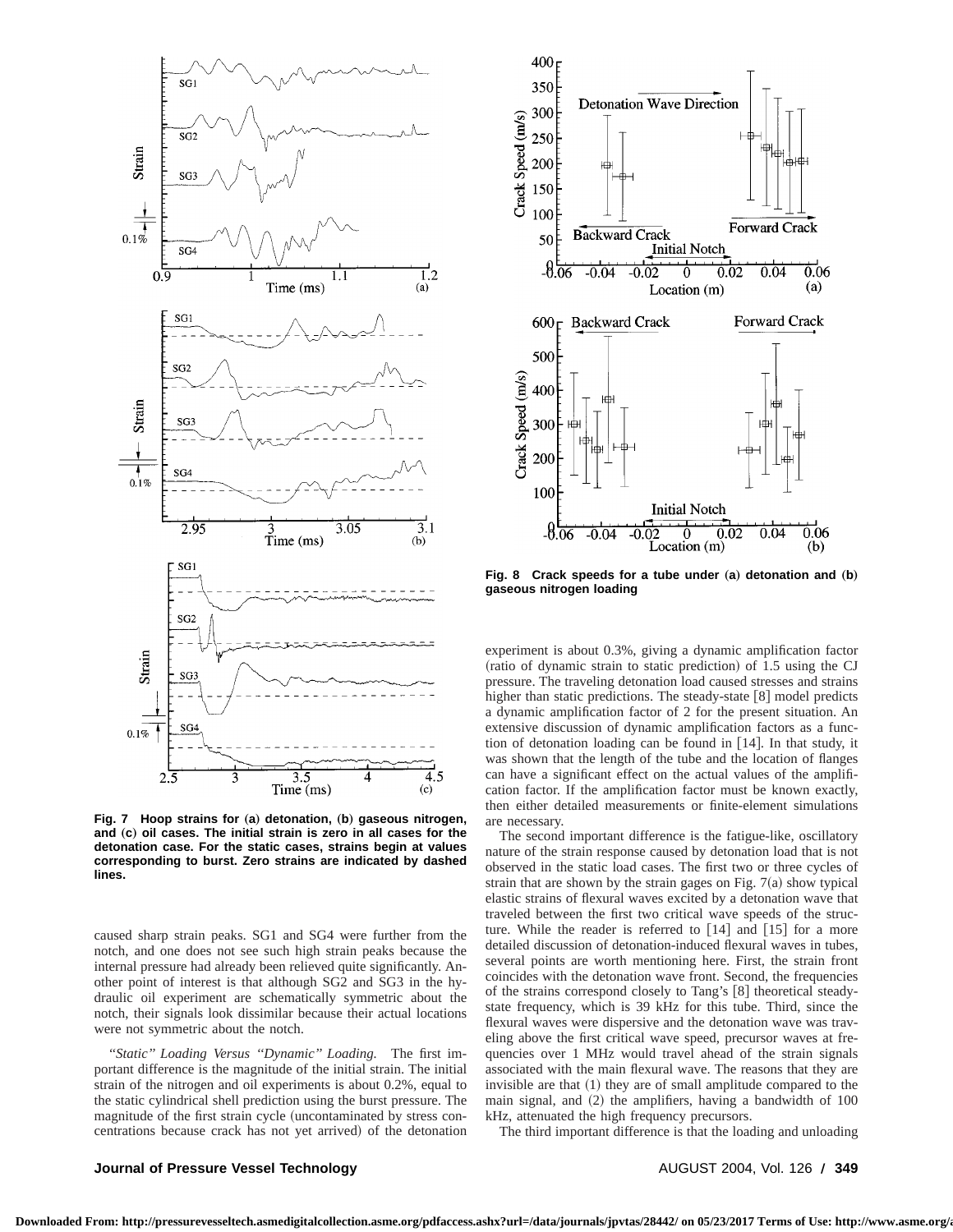

**Fig. 9** Representation of the x-t diagram of (a) detonation and (b) gaseous nitrogen experiments

have a preferred direction in the detonation case. The detonation propagates along the tube, creating a spatially-dependent stress field in the tube, sweeping over the notch, and setting up a flow field behind the wave. The crack initiation process will be asymmetric due to the interaction of the elastic waves created by the detonation passing over the notch and the strain field created by the fracture process itself. The expansion waves in the detonation interact with the flow field so that the subsequent stress field in the tube will be different upstream and downstream of the notch. This asymmetry will be reflected in an asymmetric fracture process. The results are the higher stresses and higher stress intensity factors associated with the forward crack. This is evidenced in the consistently higher crack speeds of the forward crack than those of the backward crack (Fig. 8(a)). The asymmetry was also demonstrated in a related study  $[15]$  on the fracture behavior as a function of initial flaw length using similar specimens. For short initial flaws, both the forward and backward cracks propagated helically without bifurcation. When the initial flaw size was increased, the forward crack bifurcated while a single backward crack propagated helically. This case was shown to be repeatable and was another indication of a higher stress intensity factor at the forward crack tip due to the asymmetry of the loading. For very long initial flaws, both cracks bifurcated.

**Crack Speeds.** Crack speeds deduced from crack arrival times for the gaseous nitrogen loading fluctuated between 200 to 400 m/s, while those of detonation loading fluctuated between 170 to  $250 \text{ m/s}$  (Fig. 8). The error bars show upper and lower bounds. Crack speeds for hydraulic oil loading were not measured because the cracks were arrested before reaching the crack gage locations. From the measured crack speeds, it appears that the gaseous nitrogen loading provided a slightly larger crack driving force than the detonation loading. In the nitrogen case, the tube was prestressed everywhere when rupture occurred and the stress state decayed slowly in comparison to the fracture propagation time. A 200 m/s crack tip would propagate 0.3 m from the notch to the tube end in 1.5 ms, and the pressure decays a neglible amount during this time  $(Fig. 3)$ . In the detonation case, only the portion of the tube behind the detonation wave was loaded and the pressure decays substantially during the time the crack tips propagate towards the ends of the tube  $(Fig. 3)$ . Figure 9 shows plots of crack and detonation trajectories in *x*-*t* diagrams. The detonation trajectories were predicted assuming that the fracture process did not affect the detonation velocity. The detonation wave speeds were obtained from the detonation front arrival times at the pressure transducers in the detonation tube, and then extrapolating the detonation trajectory into the specimen tube.

#### **Effect of Fluid Properties**

The differences in observed fracture behavior are quite striking and most apparent when comparing the hydraulic oil loading with either of the two gas loading cases. This immediately suggests that the large difference in physical properties of gases and liquids is responsible for the differences in fracture behavior. The properties of greatest interest are specific volume *v* and sound speed *c*, which can be combined to form the isentropic compressibility

$$
K_s \equiv -\frac{1}{v} \frac{\partial v}{\partial P} \bigg|_s = \frac{v}{c^2} \tag{1}
$$

Values of these properties have been estimated for all three fluids used in present experiments and are given in Table 1. Inspection of these values indicates a two-order-of-magnitude difference between the gas and liquid compressibility. As shown below, the main consequence of this is that a much larger (three orders of magnitude) amount of energy can be stored at the same pressure in the compressed gases or detonation products than in the hydraulic oil. A secondary factor is that the crack speeds are comparable to the sound speeds in the nitrogen case but a factor of 5 lower than the sound speed in the detonation products.

We have identified three principle physical processes associated with the fluid-structure interaction that will influence the fracture process. First, the pressure will begin to drop in the tube once a thru-crack has developed and fluid begins venting out of the crack opening. This will reduce the pressure in the vicinity of the crack, lowering the hoop stress in the tube and reducing the crack driving force. Second, the local reduction in pressure due to the fluid venting will propagate through the fluid as an expansion wave, the head of this wave moving at the sound speed in the static fluid and with the sum of sound and flow velocities in the moving fluid. This will reduce hoop stress near or ahead of the crack tip, reducing the crack driving force. Third, the fluid does work through plastic deformation and acceleration of the ''flaps'' of material created by the fracture process. The amount of work that can be done is limited by the amount of energy initially stored in the fluid. This energy can be estimated from thermodynamic principles and compared to the elastic energy in the tube as well as the energy required to create new fracture surfaces. Brief explorations of each of these issues are given in the subsequent sections.

**Table 1 Properties of the fluids used for loading. Detonation products are evaluated at CJ state. Nitrogen is evaluated at burst pressure of 5.5 MPa and room temperature. Since the sound speed of the hydraulic oil was not available from the manufacturer, it was measured in our laboratory.**

| Fluid                         | $c \text{ (m/s)}$ | $v \, (\text{m}^3/\text{kg})$ | $K_s$ (m <sup>2</sup> /N)                     |
|-------------------------------|-------------------|-------------------------------|-----------------------------------------------|
| Detonation<br><b>Products</b> | 1300              | 0.24                          | $1.4 \times 10^{-7}$                          |
| Nitrogen Gas<br>Hydraulic Oil | 354<br>1154       | 0.016<br>0.0011               | $1.3 \times 10^{-7}$<br>$8.3 \times 10^{-10}$ |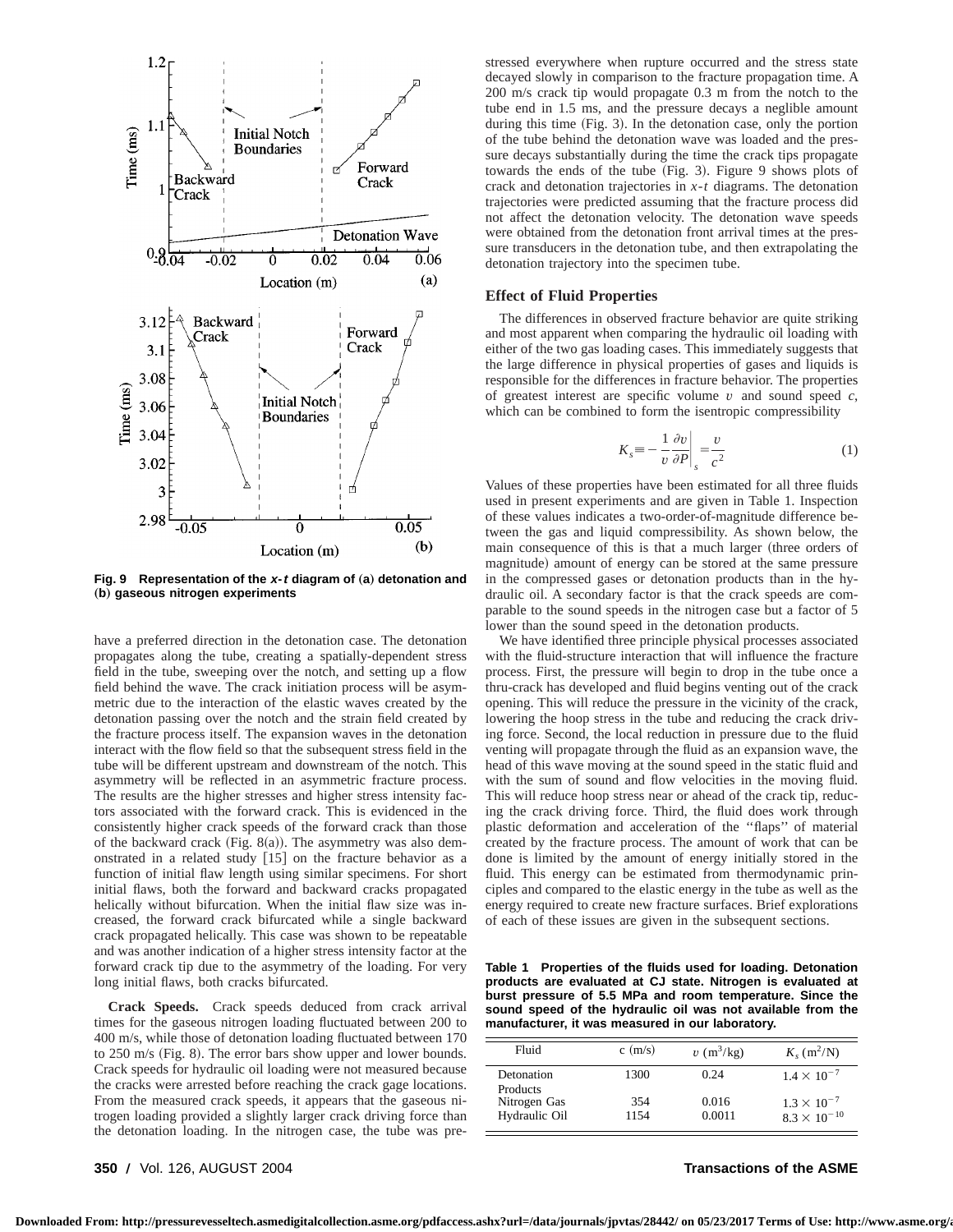**Venting.** For a small (isentropic) change in specific volume  $\Delta v$ , the pressure drop  $\Delta P$  is

$$
\Delta P = \frac{\Delta P}{\Delta v}\bigg|_{s} \quad \Delta v = \frac{\partial P}{\partial v}\bigg|_{s} \quad \Delta v = -\frac{1}{K_{s}}\frac{\Delta v}{v}.
$$
 (2)

Inspection of the values in Table 1 indicates that the liquid will depressurize much more rapidly than the gases, causing the hoop stress near the original notch to rapidly decrease once the fluid starts to vent. For example, venting 0.5% of the original volume of the hydraulic oil is sufficient to drop the average pressure in the tube from 6 MPa to zero. On the other hand, venting a similar amount from the compressed nitrogen reduces the pressure only by 38 kPa, a factor of  $10^2$  less.

**Expansion Waves.** Expansion waves generated by the venting of fluid out of the crack opening will travel fastest in the detonation products and hydraulic oil and slowest in the nitrogen (Table 1). The situation is complex in the detonation case because the fluid is moving behind the detonation wave, creating a spatially nonuniform pressure field  $[14]$ . However, it is clear from the measured crack propagation speeds that the expansion waves travel five times faster than the crack tips and the detonation wave travels ten times faster than the crack tips.

This means that the expansion waves travel faster than the crack tips in both the hydraulic oil and the detonation cases. This will result in a decrease in the hoop stress and decreasing crack driving force as the crack tip grows. This is one factor that causes the cracks in the detonation case to arrest early rather than propagate to the end of the tube as observed in the nitrogen case. In the nitrogen loading case, the expansion waves travel at a speed comparable to the crack tip. This suggests that the stress field ahead of the crack will be relatively unaffected by the expansion wave until the cracks arrive at the tube ends.

**Energy Storage.** Internal pressurization of the tubes is associated with stored energy due to the compressibility of the fluid and the elastic nature of the tube material. This stored energy will be converted into kinetic energy and internal energy of the tube, fluid contents, and surrounding air. A notional energy balance for the process of fracture and tube rupture can be written as

$$
\Delta U_{\text{fluid}}^{\text{elastic}} + \Delta U_{\text{solid}}^{\text{elastic}} = \Delta E_{\text{fluid}}^{\text{KE.}} + \Delta E_{\text{solid}}^{\text{KE.}} + \Delta E_{\text{plastic}} + \Delta E_{\text{fracture}} + \Delta E_{\text{dissigned}}.
$$
\n(3)

A similar energy balance was considered by other researchers [5,19]. One of the main differences between the present study and the other two studies is the energy associated with the fluid. While the other two considered only the part of fluid energy which does work on the fracturing pipe by assuming a pressure decay profile and a flap displacement pattern, the present study considers maximum energy that is stored in the fluid from a thermodynamic point of view. The energy balance above represents a total energy approach and is different from those that aim to derive the crack driving force  $[18,20]$ .

The terms on the left hand side account for the elastic strain energy stored relative to the reference configuration of the tube and fluid at atmospheric pressure. The terms on the right include kinetic energy of the tube, energy for large scale plastic deformation of the flaps, energy required for the fracture process, and dissipation due to heat transfer, etc., after rupture. Only a few of these terms will be estimated in this study.

Thermodynamic considerations can be used to provide upper bounds for stored energy in the fluid. For nitrogen, a perfect gas model  $P_v = RT$  can be used and the stored energy estimated by considering isentropic expansion from the initial state  $(1)$  to the final state  $(2)$  at the pressure of the surrounding atmosphere

$$
\Delta s = c_p \ln \frac{T_2}{T_1} - R \ln \frac{P_2}{P_1} = 0, \quad c_p = \frac{\gamma R}{\gamma - 1}, \quad \frac{c_p}{c_v} = \gamma.
$$
 (4)

The compressibility varies inversely with pressure for an ideal gas

$$
K_s = \frac{1}{\gamma P} \tag{5}
$$

and this has to be taken into account when computing the stored energy for a gas. The simplest way to do that is to use the first law of thermodynamics and evaluate the work done as the change in internal energy during the expansion from state 2 to 1

$$
\Delta u = c_v (T_1 - T_2) \tag{6}
$$

with  $T_2$  computed from Eq. (4). The energy change per unit mass during isentropic expansion of gaseous nitrogen is then

$$
\Delta u_{\text{nitrogen}}^{\text{elastic}} = \frac{P_1 v_1}{\gamma - 1} \left[ 1 - \left( \frac{P_2}{P_1} \right)^{\gamma - 1/\gamma} \right]. \tag{7}
$$

A similar computation can be carried out for the high-pressure, hot gases behind the detonation wave, taking into account the kinetic energy in the products  $[21]$ .

The stored energy in the hydraulic oil can be computed from the first law of thermodynamics to be

$$
\Delta u_{\text{oil}}^{\text{elastic}} = \int_{v_1}^{v_2} P dv.
$$
 (8)

Since the volume change of the liquid is quite small for the pressures we are considering, it is easier to work with the pressure and write this as

$$
\Delta u_{\text{oil}}^{\text{elastic}} = -\int_{P_1}^{P_2} v K_s P dP.
$$
 (9)

This can be simplified by assuming that the compressibility is constant so that by using the definition of  $K_s$  (Eq. (1)) and integrating to obtain the volume dependence on pressure

$$
v = v_1 \exp(-K_s(P - P_1)).
$$
 (10)

Expanding in powers of the argument, we have

$$
v \approx v_1(1 - K_s(P - P_1) + \mathcal{O}(K_s(P - P_1))^2. \tag{11}
$$

Retaining only the first term in this expansion, we can carry out the integration in Eq.  $(9)$  to obtain

$$
\Delta u_{\text{oil}}^{\text{elastic}} \approx v_1 K_s \left( \frac{P_1^2 - P_2^2}{2} \right). \tag{12}
$$

For comparison, it is better to work on a unit volume basis since the tubes contain a fixed volume of fluid. For the gaseous nitrogen, this will be

$$
\frac{\Delta U_{\text{nitrogen}}^{\text{elastic}}}{V} = \frac{P_1}{\gamma - 1} \left[ 1 - \left( \frac{P_2}{P_1} \right)^{\gamma - 1/\gamma} \right] = 10 \text{ MJ/m}^3. \tag{13}
$$

The Fickett-Jacobs thermodynamic cycle computation  $[21,22]$  for  $C_2H_4+3O_2$  detonation products yields

$$
\frac{\Delta U_{\text{detonation}}^{\text{elastic}}}{V} = 5.1 \text{ MJ/m}^3. \tag{14}
$$

For the hydraulic oil, this will be

$$
\frac{\Delta U_{\text{oil}}^{\text{elastic}}}{V} \approx K_s \left( \frac{P_1^2 - P_2^2}{2} \right) = 15 \text{ kJ/m}^3. \tag{15}
$$

In these calculations, it was assumed that  $\gamma=1.4$ ,  $P_1=6$  MPa, and  $P_2$ =0.1 MPa. The energy stored in the gaseous nitrogen per unit volume is  $10<sup>3</sup>$  times larger than that of the oil.

The elastic energy stored in the tube can be estimated by assuming that the extensions were all in the radial direction. This is a reasonable approximation for most of the tube since the ends were a slip-fit into the flanges, and the pressure on the endplates

#### **Journal of Pressure Vessel Technology AUGUST 2004, Vol. 126 / <b>351**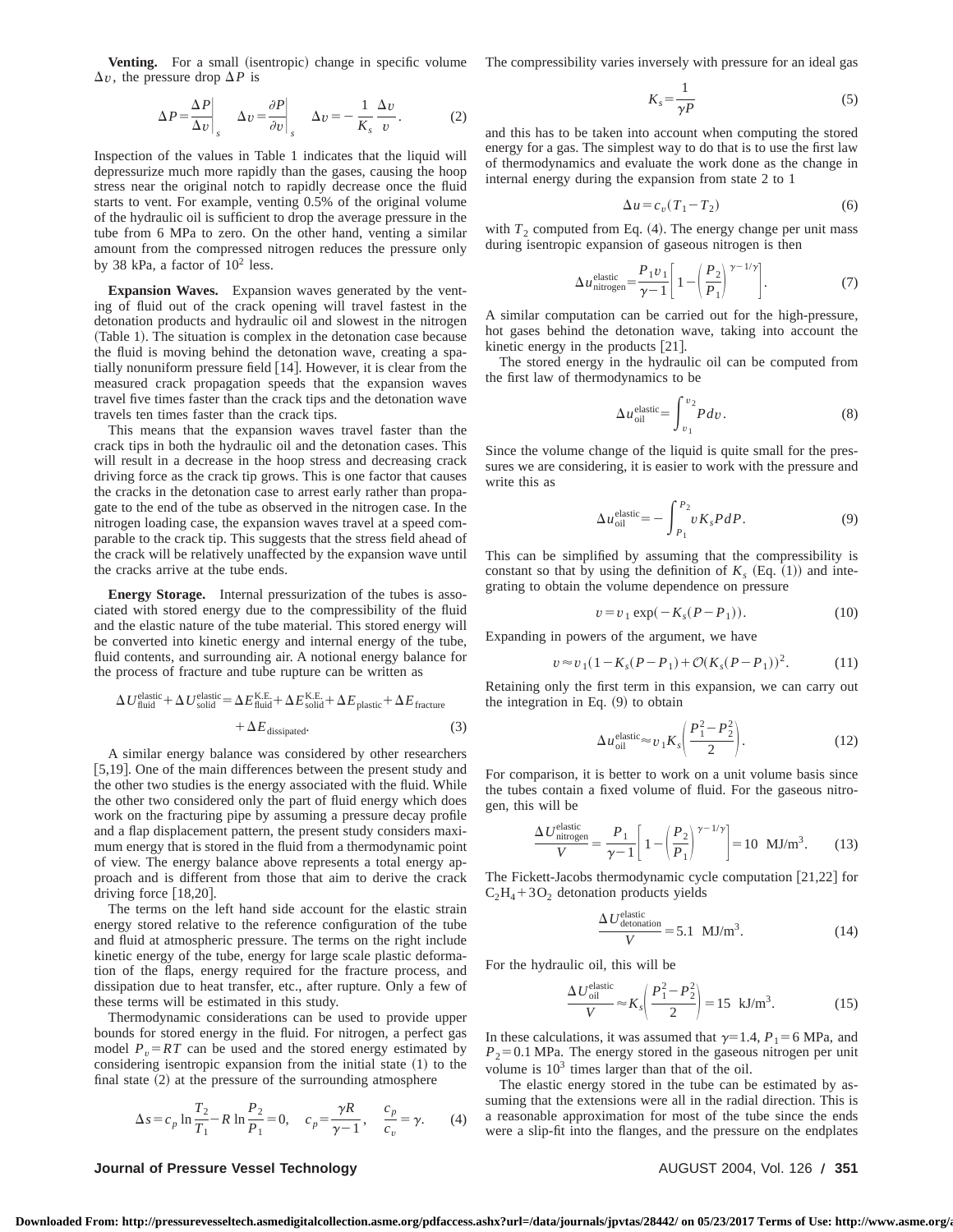**Table 2 Fluid energy stored per unit tube length compared to elastic solid energy release per unit crack advance and fracture energy expenditure per unit crack advance**

| Energy                     | Det. $(J/m)$              | $N_2$ (J/m)                    | $\text{Oil}$ (J/m) |
|----------------------------|---------------------------|--------------------------------|--------------------|
| Fluid<br>Solid<br>Fracture | $6.9 \times 10^{3}$<br>16 | $13 \times 10^{3}$<br>16<br>12 | 20<br>16<br>12     |

was balanced by threaded rods. If the hoop stress was the only principal stress, the elastic energy stored per unit volume in the solid before rupture is

$$
\frac{1}{2}\sigma\epsilon = \frac{\Delta P^2 R^2}{2Eh^2},\tag{16}
$$

where  $\Delta P = P_1 - P_2$ . The rate at which the tube's elastic energy is released during fracture requires an analysis based on the equations of motion and computation of the energy flux into the crack tip. Lacking this, as a first estimate, we will assume that all the elastic energy in a ring of material with volume  $(2 \pi R h \Delta a)$  behind the crack tip is released during crack propagation. On this basis, the rate of elastic energy released per unit crack advance is

$$
\frac{\Delta U_{solid}^{elastic}}{\Delta a} \approx \frac{\Delta P^2 R^2}{2Eh^2} (2\pi R h) = \frac{\pi \Delta P^2 R^3}{Eh} = 16 \text{ J/m} \quad (17)
$$

for  $\Delta P$ =6 MPa. From a fracture mechanics point of view [23], only a fraction of this energy will be used to create fracture surface because there are many other mechanisms for absorbing the stored energy in the fluid and tube. The energy requirement related to crack resistance (per unit crack advance) is

$$
\frac{\Delta E_{\text{fracture}}}{\Delta a} \ge h G_c \tag{18}
$$

where  $G_c$  is the fracture propagation toughness. Physically, this means that for fracture to occur, the rate of energy flow into the crack tip must be equal to or greater than the fracture propagation toughness. Although  $G_c$  was not measured for this study, it can be estimated [23] from the mode-I critical stress intensity of Al6061-T6

$$
hG_c \approx h \frac{K_{lc}^2}{E} = 12 \text{ J/m}.
$$
 (19)

The energy approximations above are summarized in Table 2. The energy stored in the fluid has been converted to energy per unit tube length to allow a more meaningful comparison with the elastic energy and fracture energy. It is clear that from energy considerations, the cracks were significantly shorter for oil loading than nitrogen loading because for the nearly incompressible liquid, a modest amount of stored energy was available to be converted to energy for driving a crack. For the very compressible gases, the stored energy was much larger, by a factor of  $10<sup>3</sup>$ , and ample energy was available to create fracture surfaces.

#### **Conclusion**

The differences in the rupture behavior were examined in terms of the physical parameters of the fluids and their influence on the physical processes involved in the rupture event. The key role of fluid compressibility was highlighted. The striking difference between the results of tests with hydraulic oil and high-pressure gases can be explained in terms of stored energy in the fluid relative to the energy required for fracture surface generation. The initial stress state was an important factor in comparing the nitrogen and detonation cases. A secondary role of sound speed in determining expansion wave propagation was identified as probably being responsible for the observed differences between nitrogen and detonation products. Fluid compressibility is also a significant factor in the venting process that determines the pressure history once the crack begins to open.

#### **Acknowledgment**

The authors thank W. G. Knauss and G. Ravichandran for their helpful discussions and additionally thank Prof. Knauss for the loan of the hydraulic pump and hose. Our thanks also go to A. J. Rosakis and D. D. Anderson for lending us the circuit for conditioning crack detection gage signals. This research was sponsored in part through the Office of Naval Research (ONR) contract N00014-99-1-0744 and by the US DOE through the Caltech ASCI project.

#### **Nomenclature**

 $E =$  Young's modulus, N/m<sup>2</sup>

- $G_c$  = fracture propagation toughness,  $J/m^2$
- $K_{Ic}$  = mode-I critical stress intensity, MPa $\sqrt{m}$
- $K_s$  = isentropic compressibility, m<sup>2</sup>/N
- $L =$  initial notch length, m
- $P =$  pressure, N/m<sup>2</sup>
- $R =$ gas constant, J/(kg K)
- $V =$  volume, m<sup>3</sup>
- $2a =$  initial notch length, m
- $c =$  sound speed, m/s
- $c_p$  = specific heat at constant pressure,  $J/(kg K)$
- $c_v$  = specific heat at constant volume, J/(kg K)
- $d =$  initial notch depth, m
- $h =$  shell thickness, m
- $s =$  specific entropy,  $J/(kg K)$
- $u =$  elastic energy per unit mass, J/kg
- $v =$  specific volume, m<sup>3</sup>/kg
- $\Delta E$  = energy per unit mass, J/kg
- $\Delta U$  = elastic energy, J
	- $\gamma$  = ratio of specific heats
	- $\nu$  = Poisson's ratio
	- $\rho$  = density, kg/m<sup>3</sup>

#### **References**

- [1] Folias, E. S., 1965, "A Finite Crack in a Pressurized Cylindrical Shell," Int. J. Fract. Mech., **1**, pp. 104–113.
- [2] Maxey, W. A., Kiefner, J. F., Eiber, R. J., and Duffy, A. R., 1971, "Ductile Failure Initiation, Propagation, and Arrest in Cylindrical Vessels,'' in *Fracture Toughness*, Proceedings of the 1971 National Symposium on Fracture Mechanics Part II, ASTM, Philadelpia, PA, STP 514, pp. 70–81.
- [3] Kiefner, J. F., Maxey, W. A., Eiber, R. J., and Duffy, A. R., 1973, "Failure Stress Levels of Flaws in Pressurized Cylinders,'' *Progress in Flaw Growth and Fracture Toughness Testing*, Proceedings of the 1972 National Symposium on Fracture Mechanics, ASTM, Philadelphis, PA, STP 536, pp. 461–481.
- [4] Ives, K., Shoemaker, A., and McCartney, R., 1974, "Pipe Deformation During a Running Shear Fracture in Line Pipe," ASME J. Eng. Mater. Technol., **96**(4), pp. 309–317.
- [5] Emery, A. F., Kobayashi, A. S., Love, W. J., Place, B. W., Lee, C., and Chao, Y. H., 1986, "An Experimental and Analytical Investigation of Axial Crack
- Propagation in Long Pipes," Eng. Fract. Mech., 23(1), pp. 215–226.<br>[6] Kobayashi, A. S., Emery, A. F., Love, W. J., and Chao, Y. H., 1988, "Subsize Experiments and Numerical Modeling of Axial Rupture of Gas Transmission Lines," ASME J. Pressure Vessel Technol., 110, pp. 155–160.<br>[7] Zhuang, Z., and O'Donoghue, P., 2000, "Determination of Material Fracture
- Toughness by a Computational/Experimental Approach for Rapid Crack<br>Propagation in PE Pipe," Int. J. Fract., 101(3), pp. 251–268.
- [8] Tang, S., 1965, "Dynamic Response of a Tube Under Moving Pressure," Journal of the Engineering Mechanics Division, Proceedings of the American
- Society of Civil Engineers, 91, No. EM 5, pp. 97–122.<br>[9] Reismann, H., 1965, "Response of a Pre-Stressed Cylindrical Shell to Moving Pressure Load,'' in *Eighth Midwest Mechanics Conference*, Proceedings of the combined 6th Midwestern Conference on Solid Mechanics and 8th Midwestern Conference on Fluid Mechanics, S. Ostrach and R. Scanlon, eds., Pergamon Press, New York, pp. 349–363.
- [10] de Malherbe, M., Wing, R., Laderman, A., and Oppenheim, A., 1966, "Response of a Cylindrical Shell to Internal Blast Loading,'' Journal of Mechanical Engineering Science, 8(1), pp. 91-98.
- [11] Simkins, T., 1987, "Resonance of Flexural Waves in Gun Tubes," Tech. Rep. ARCCB-TR-87008, US Army Armament Research, Development and Engineering Center, Watervliet, NY, pp. 12189–4050.

**352 Õ** Vol. 126, AUGUST 2004 **Transactions of the ASME**